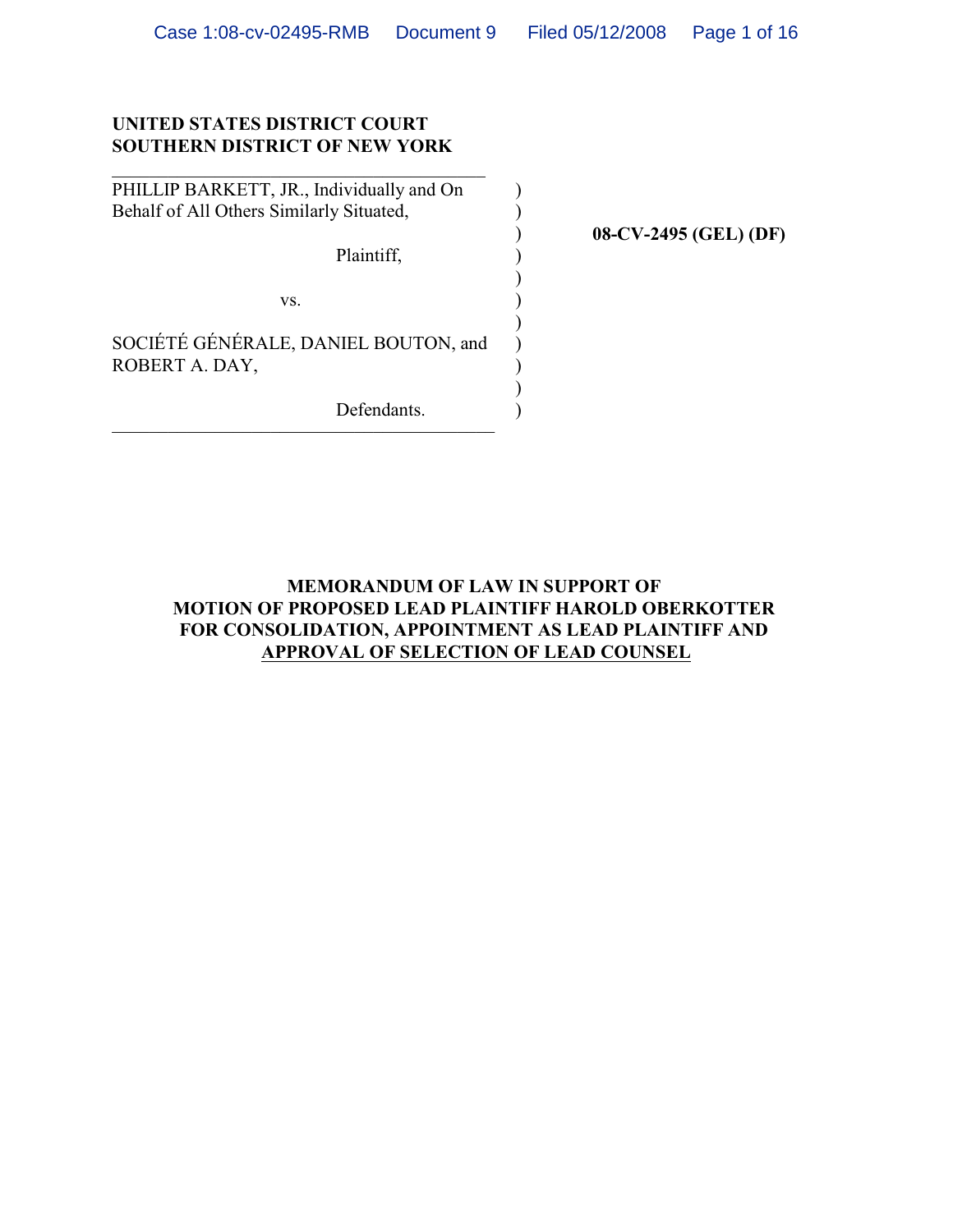| CITY OF TAYLOR EMPLOYEES RETIREMENT<br>SYSTEM, Individually and On Behalf of All<br>Others Similarly Situated,<br>Plaintiff, | 08-CV-2752 (GEL) (DF) |
|------------------------------------------------------------------------------------------------------------------------------|-----------------------|
| VS.                                                                                                                          |                       |
| SOCIÉTÉ GÉNÉRALE, DANIEL BOUTON, and<br>ROBERT A. DAY,                                                                       |                       |
| Defendants.                                                                                                                  |                       |
| HAROLD OBERKOTTER, Individually and On<br>Behalf of All Others Similarly Situated,<br>Plaintiff,                             | 08-CV-2901 (GEL) (DF) |
| VS.<br>SOCIÉTÉ GÉNÉRALE, DANIEL BOUTON, and<br>ROBERT A. DAY,                                                                |                       |
| Defendants.                                                                                                                  |                       |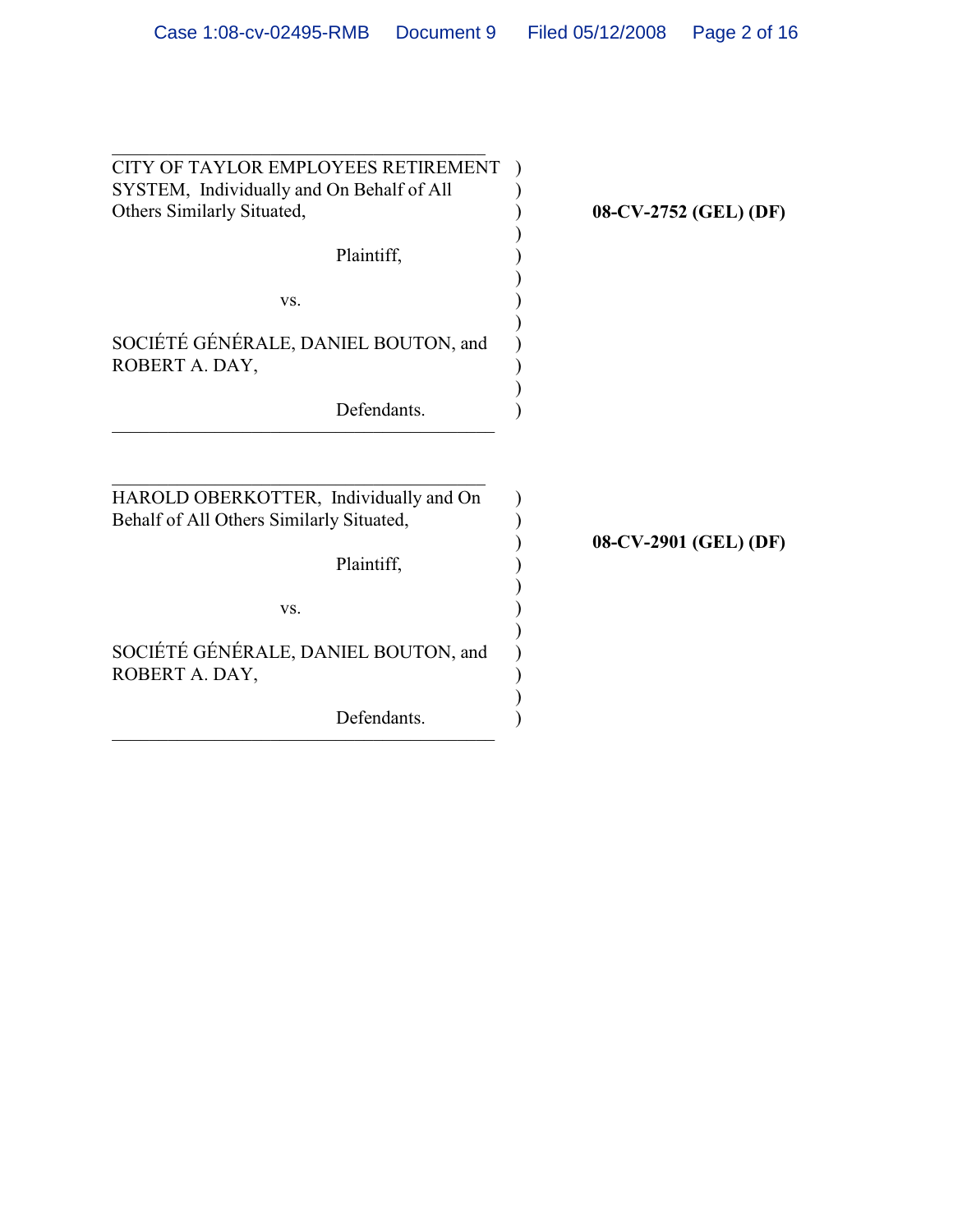# **TABLE OF CONTENTS**

| POINT I -   | THE ACTIONS SHOULD BE CONSOLIDATED 7                               |
|-------------|--------------------------------------------------------------------|
| POINT II -  | MOVANT SHOULD BE APPOINTED LEAD PLAINTIFF 7                        |
| A.          |                                                                    |
| <b>B.</b>   | Movant Satisfies The "Lead Plaintiff" Requirements of the PSLRA  9 |
| 1.          | Movant Has Complied With The PSLRA                                 |
| 2.          | Movant Has The Largest Financial Interest                          |
| 3.          |                                                                    |
| POINT III - | MOVANT'S CHOICE OF COUNSEL SHOULD BE APPROVED 12                   |
|             |                                                                    |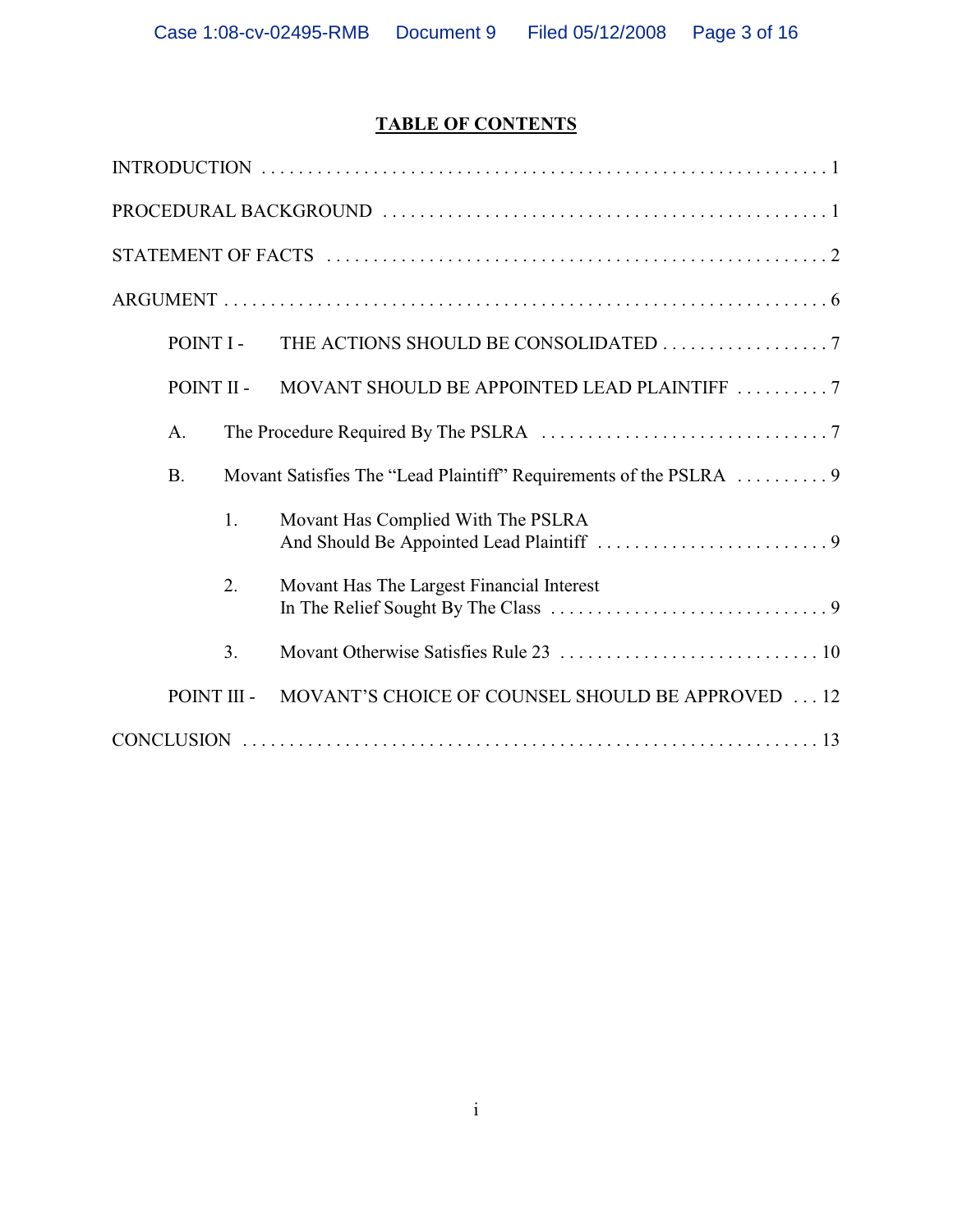Proposed Lead Plaintiff Harold Oberkotter ("Oberkotter" or "Movant") hereby respectfully submits this memorandum of law in support of his motion for: (i) consolidation; (ii) appointment as Lead Plaintiff pursuant to the Private Securities Litigation Reform Act of 1995 (the "PSLRA"); and (iii) approval of his selection of Weiss & Lurie as Lead Counsel.

#### **INTRODUCTION**

Oberkotter purchased 6,000 American Depository Receipts ("ADRs") of Société Générale ("SocGen" or the "Company"), and suffered estimated losses of \$41,480.60 as a result of defendants' misconduct between August 1, 2005 and January 23, 2008 (the "Class Period"). Accordingly, Movant believes he is the investor with the largest financial interest in the outcome of the litigation and therefore, seeks to consolidate the captioned cases and be appointed Lead Plaintiff. Additionally, Movant seeks Court approval of his selection of Weiss & Lurie as Lead Counsel.

As discussed more fully below, Movant has satisfied each of the requirements of the PSLRA and, therefore, is qualified for appointment as Lead Plaintiff. More importantly, upon information and belief, he has the largest losses in the litigation of any filed plaintiff and is the most adequate representative of the class on this score. Furthermore, Movant's counsel is qualified to serve as lead counsel and should be approved by this Court as lead counsel for the Class.

#### **PROCEDURAL BACKGROUND**

On or about March 12, 2008, the first of the captioned actions, Barkett v. Société Générale et al., Case No. 08-cv-2495, was filed in this Court. Also, that same day, on March 12, 2008, notice of the pendency of the Barkett action was published over Business Wire, advising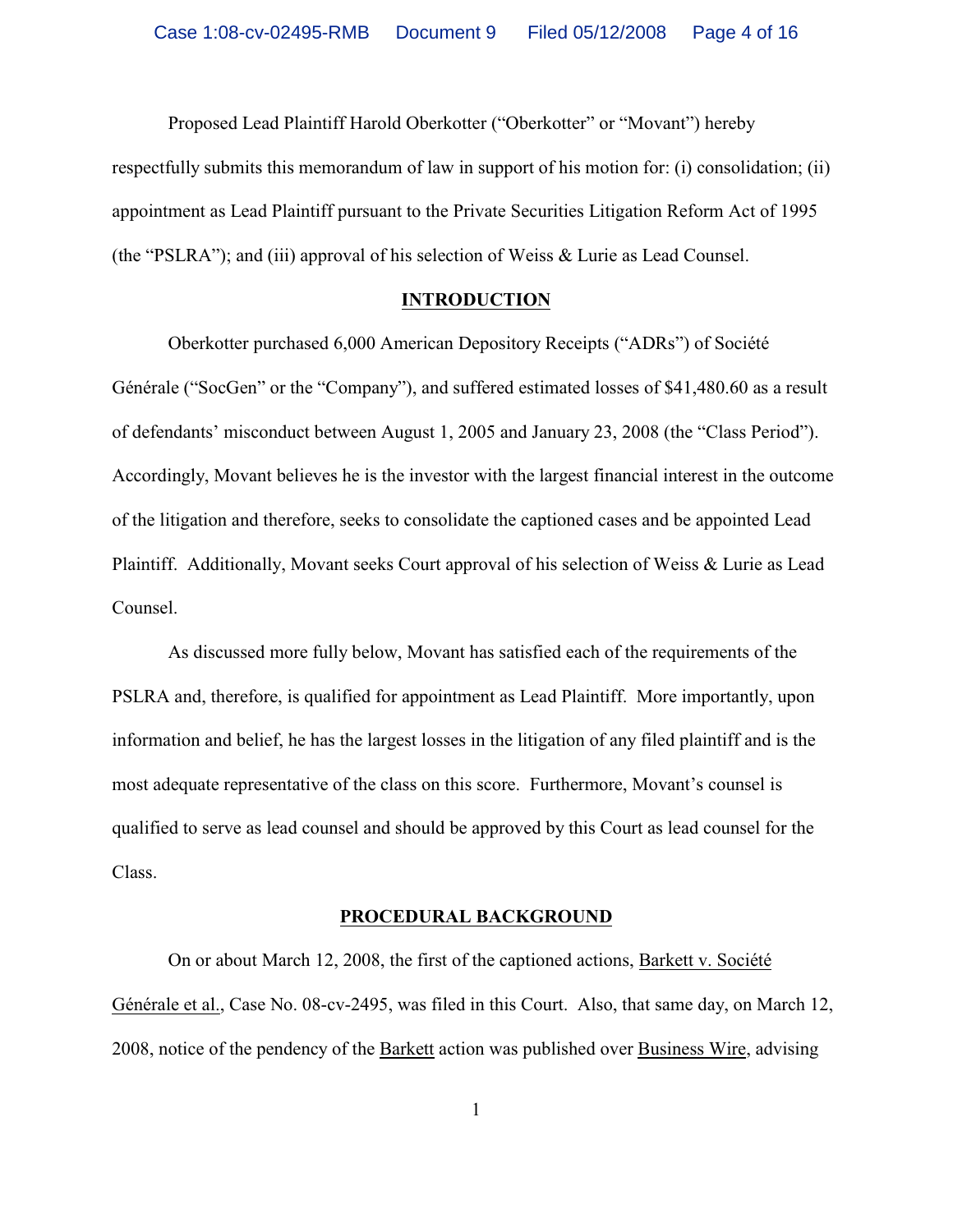members of the proposed class of their right to move the Court to serve as lead plaintiff no later than sixty (60) days from the date of publication of the Notice, i.e., by May 12, 2008. Subsequently, on March 14, 2008 the second captioned action was filed, City of Taylor Employees Retirement System v. Société Générale, et al., Case No. 08-cv-2752. On or about March 19, 2008, Oberkotter filed his complaint.

#### **STATEMENT OF FACTS**

Defendant SocGen is a French corporation with operations throughout the world, including significant operations in the United States, where it "is one of the largest foreign banking organizations in the United States with approximately 2,900 professionals working in 13 U.S. cities." Its New York offices are located at 1221 Avenue of the Americas, New York, New York.  $\P$  11.<sup>1</sup>

Defendant Daniel Bouton ("Bouton") is and has been Chief Executive Officer of SocGen since 1993, and Chairman of SocGen since 1997. Defendant Robert A. Day ("Day") is and has been a member of SocGen's board of directors since 2002. He is Chairman and an investment manager of SocGen's United States subsidiary, Trust Company of the West ("TCW")  $\P$  12-13.

Beginning on or about August 1, 2005, the Company and the individual defendants made materially false and misleading statements and concealed material adverse information regarding: (1) SocGen's risk management procedures, policy and practices; (2) SocGen's exposure to subprime real estate loans and collateralized debt obligations ("CDOs"), and (3) SocGen's internal controls. ¶ 2.

<sup>&</sup>lt;sup>1</sup> References to " $\blacksquare$  " are to the complaint filed in the Oberkotter Action.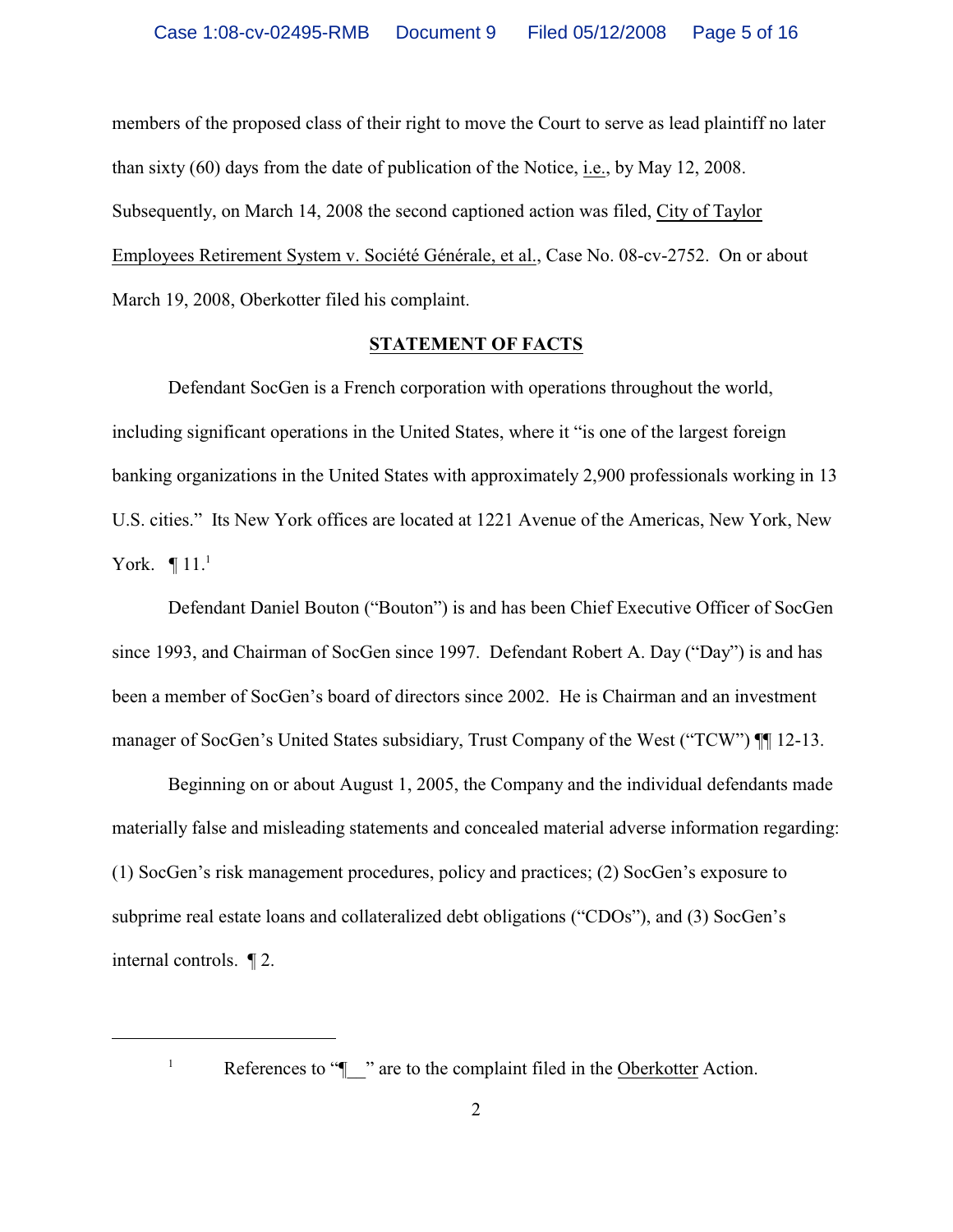Specifically, SocGen represented, among other things, that: it is committed to "conservative provisioning, active risk management and vigilance" and "strict procedures"; the derivatives offered by the Company's Corporate and Investment Banking arm ("CIB") are an "innovative and effective investment product" that has been implemented to boost revenues "using a selective, structured approach . . . while at the same time maintaining a firm grip" on risk exposure; the Company's internal control department has implemented necessary actions "to ensure that operational risk is maintained at or reduced to an acceptable level; "a number of highly sophisticated control systems which have already proved their worth in extreme situations" and that "even in extreme situations, the degree of risk remains acceptable" for the Company; the Company performs "daily reviews of all positions and risks"; that it has "recognized expertise" in derivative products, securitization and structured finance; and that it has "very little exposure" to the subprime segment of the United States real estate market or to the then current credit market crisis. ¶¶ 3, 17- 39.

These representations were materially false and misleading and resulted in an artificial inflation of SocGen's ADRs. The disclosures of truth at the end of the Class Period caused the price of SocGen's ADRs and its other securities to decline, damaging Movant and the Class. ¶ 6.

Specifically, on January 24, 2008, the end of the Class Period, SocGen issued a press release disclosing that it had written down  $\epsilon$ 2.05 billion for the fourth quarter of 2007, including  $€1.1$  billion in relation to US residential mortgage risk,  $€550$  million from exposure to US monoline insurers, and €400 million in additional provision to the aforementioned exposures. At the same time, it disclosed that it had "uncovered an exceptional fraud" and suffered losses amounting to almost five billion euros or over \$7 billion dollars because of unauthorized trading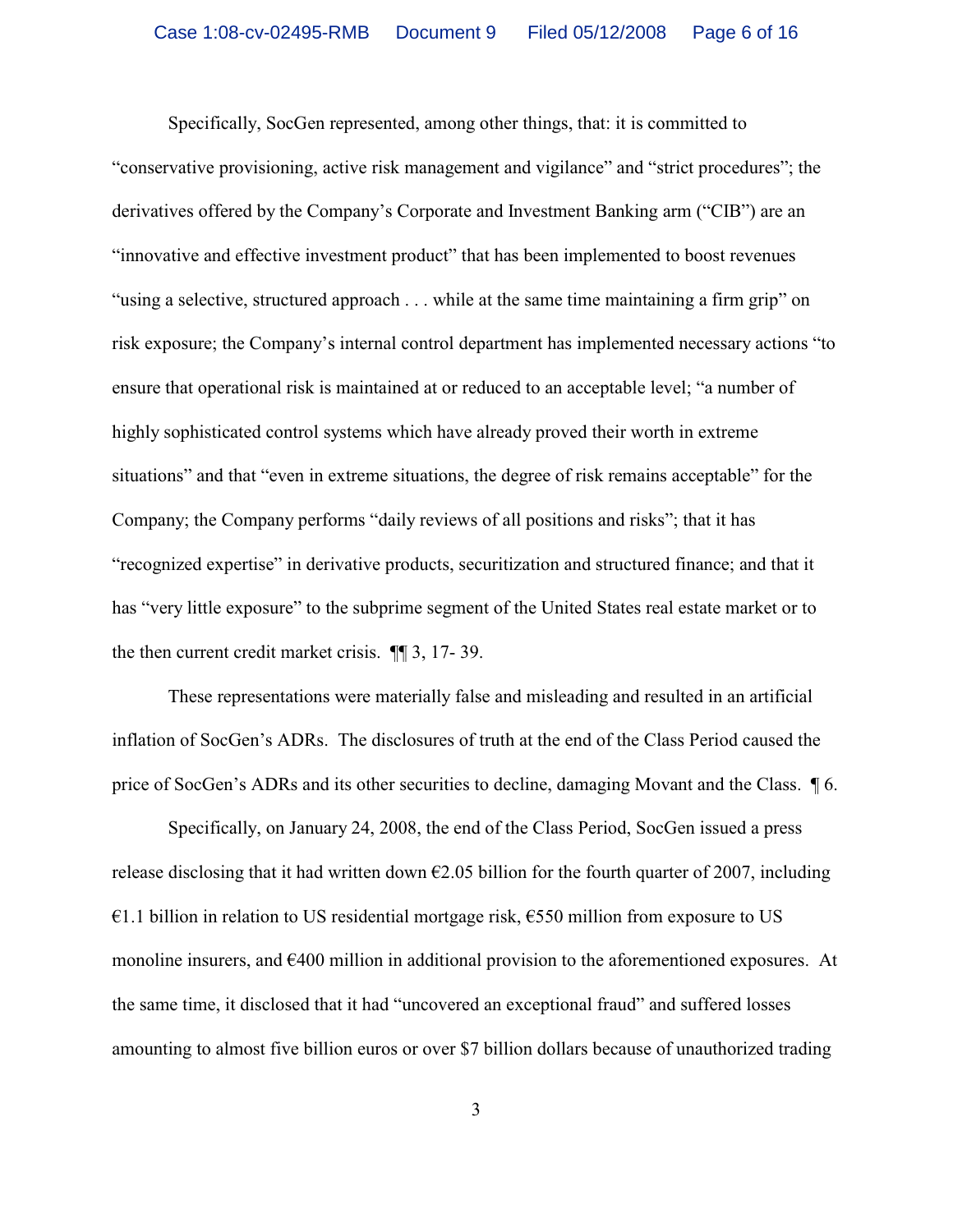by Jerome Kerviel ("Kerviel"), one of the Company's derivatives traders on SocGen's equity derivatives trading desk. Kerviel engaged in massive, high risk "directional" trading, concealed his positions with fictitious counterbalancing trades, and used forged documents and emails to suggest that he had hedged is positions. ¶¶ 40, 42-43.

SocGen's ADRs fell \$1.95, from a close of \$24.25 on January 23 to close at \$22.30 on January 24, 2008 (and continued to drop over the next 2 trading days to \$21.50), on extremely heavy trading volume (over 2,500,000 ADR shares), removing the artificial inflation from the ADR stock price. ¶ 90.

On February 11, 2008, SocGen issued a press release disclosing that it had written down and taken loss provisions amounting to  $\epsilon$ 2.6 billion (U.S. \$3.8 billion) for 2007, over and above the cumulative total of  $\epsilon$ 2.28 billion previously disclosed for the fourth and third quarters. The  $\epsilon$ 2.6 billion in subprime writedowns and provisions, included  $\epsilon$ 1.250 billion related to its portfolio of non-hedged collaterised debt obligations (CDOs),  $\epsilon$ 947 million related to counterparty risk involving monoline insurers, and £325 million related to the trading portfolio of residential mortgage-backed securities (RMBS). These losses, writedowns and provisions were exacerbated by the 4.9 billion euro (\$7.58 billion) loss by the "unauthorized" futures trading by Kerviel. ¶¶ 41-43.

Two weeks prior to these disclosures, defendant Day, and foundations related to him, sold more than \$140 million of SocGen stock at artificially inflated prices.  $\blacksquare$  5.

Throughout the Class Period the Company had received numerous warnings regarding Kerviel's illegal trading. According to an interim investigative report issued by three independent board members, SocGen management failed to follow up on 75 warnings over more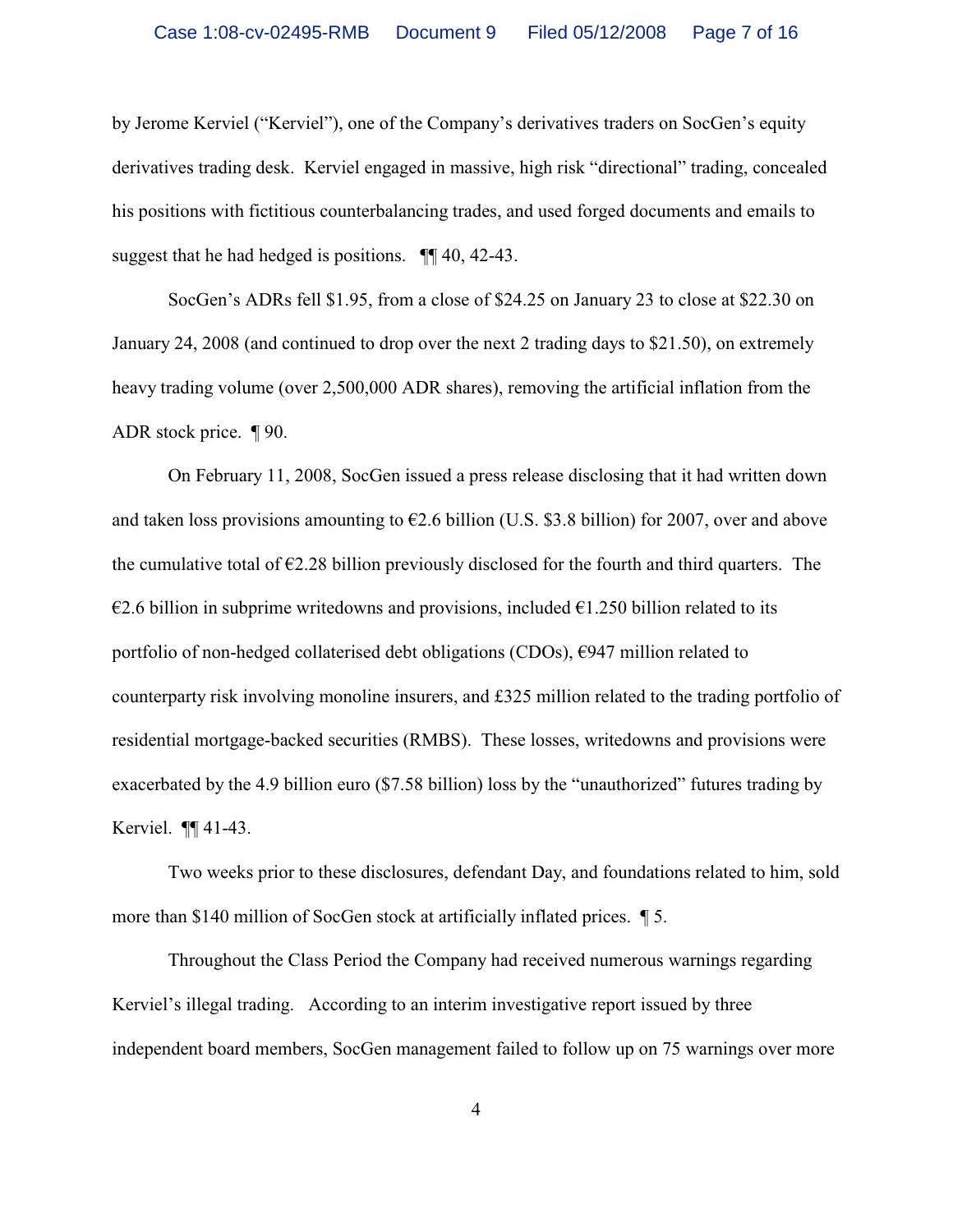than two years about Kerviel's trading, including a letter directly from Eurex at the end of 2007 alerting a compliance officer at SocGen that for seven months, Kerviel had engaged in "several transactions" that had raised red flags. An interim investigative report also concluded that SocGen's "operating staff did not systematically carry out more detailed checks," and certain controls which might have identified the fraud were absent and not provided for. ¶¶ 44-45.

Furthermore, on February 5, 2008, The New York Times reported that, in addition to

failing to sufficiently investigate after receipt of Eurex's warnings, other missteps by SocGen,

and a "culture of risk" at SocGen resulted in Kerviel's losses:

Overlooking the warnings by Eurex about Mr. Kerviel was only one of a series of missteps by Société Générale that led to his staggering loss.

The 144-year old bank allowed a culture of risk to flourish, creating major flaws in operations that enabled the rogue trader's activities to go undetected, according to bank officials, investigators and traders who worked with Kerviel.

Far from being discouraged from placing big bets, Société Générale traders were rewarded for making risky investments with the bank's money. It was not uncommon for traders to briefly exceed limits imposed on their trading before pulling back, despite controls meant to prohibit this.

While management depicts the 31-year-old Mr. Kerviel as a lone operator who spiraled out of control, interviews with current and former Société Générale employees suggest that he was also the product of an environment where risk taking was embraced, as long as it made money for the bank.

The damage wrought by Mr. Kerviel comes in the wake of two trends that reshaped Société Générale: the explosive growth of its derivatives business and its use of its own money to make bets on the market, known as proprietary trading.

Throughout Société Générale's sprawling derivatives business, said one current employee who used to work with Mr. Kerviel, traders were encouraged to make proprietary bets, even on desks that specialized in what top executives called "plain vanilla products," like the team where Mr. Kerviel worked, Delta One.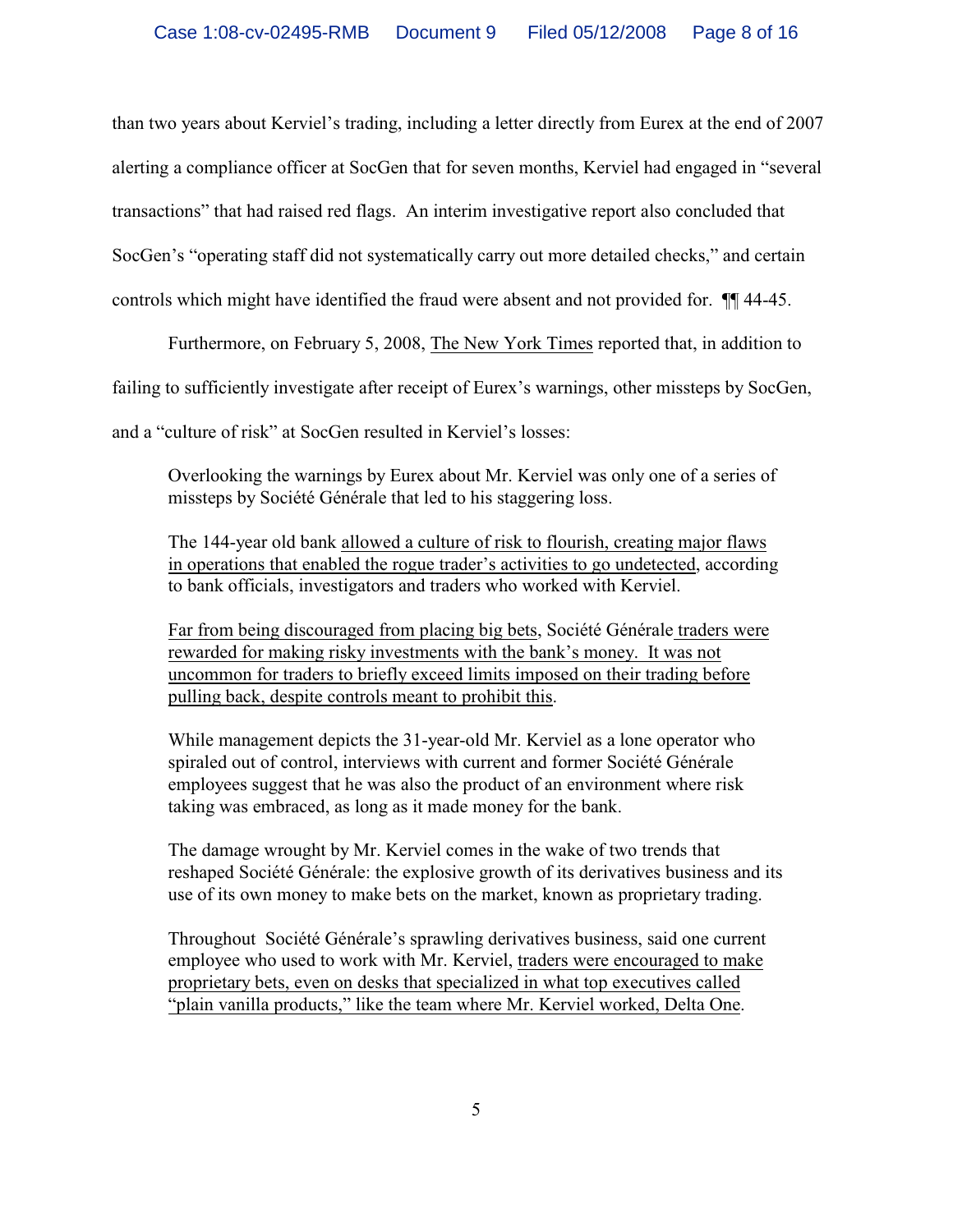"You must take positions, even if you are not a proprietary trader," said this employee, who insisted on anonymity because he was not authorized to talk to the press. "During appraisals by bosses, they made it clear you were judged by how well you did your basic job, as well as how much money you made on prop trades."

Mr. Kerviel told French prosecutors as much. Asked if his superiors knew of his activities, be said, "at the beginning, just as at the end of my maneuvers, they didn't want to intervene," adding, "They know the machinery."

¶ 47. Emphasis added.

On February 4, 2008, French Finance Minister Christine Lagarde submitted an 11-page report to the French prime minister on the SocGen which stated, among other things: "Very clearly, certain mechanisms of internal controls of Société Générale did not function, and those that functioned were not always followed by appropriate modifications." Among problems the report cited at Société Générale were cracks in the wall separating the trading floor and the offices where trades are controlled and problems with computer passwords and other security measures. ¶¶ 55-56.

In the wake of the revelations of SocGen's true condition, on March 19, 2008, this federal securities class action was brought by plaintiff on behalf of himself and all other purchasers of SocGen ADRs, as well as all United States citizens who purchased SocGen securities on a foreign exchange during the Class Period. The action alleges that SocGen and the individual defendants made materially false and misleading statements and concealed material adverse information regarding the Company during the Class Period.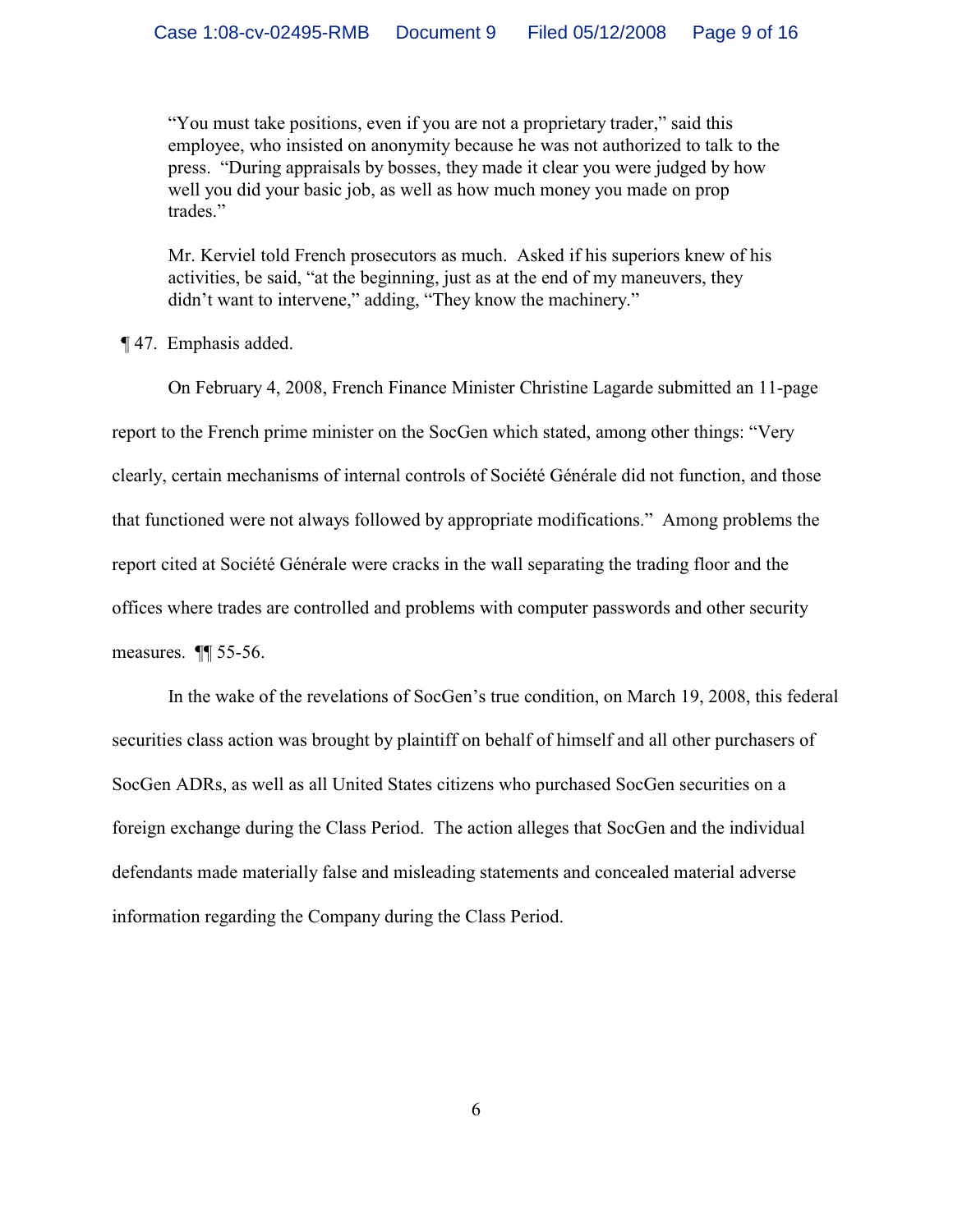#### **ARGUMENT**

#### **POINT I**

#### **THE ACTIONS SHOULD BE CONSOLIDATED**

The captioned Actions involve class action claims asserted on behalf of all purchasers of SocGen ADRs as well as all United States citizens who purchased SocGen securities on foreign exchanges and assert essentially similar and overlapping class claims for relief. Consolidation is appropriate where, as here, there are multiple actions involving common questions of law or fact. See Fed. R. Civ. P. 42 (a); Johnson v. Celotex Corp., 899 F.2d 1281, 1284 (2d Cir.), cert. denied, 498 U.S. 920 (1990). That test is met here and the Actions should be consolidated.

#### **POINT II**

## **MOVANT SHOULD BE APPOINTED LEAD PLAINTIFF**

#### **A. The Procedure Required By The PSLRA**

The PSLRA has established a procedure that governs the appointment of a lead plaintiff in "each private action arising under [the Securities Act Exchange Act of 1934] that is brought as a plaintiff class action pursuant to the Federal Rules of Civil Procedure." 15 U.S.C. § 78u- $4(a)(1)$ .

First, the plaintiff who files the initial action must publish a notice to the class, within 20 days of filing the action, informing class members of their right to file a motion for appointment as lead plaintiff. 15 U.S.C.  $\S 78u-4(a)(3)(A)(i)$ . Plaintiff in the Barkett Action caused notice to be published on Business Wire on March 12, 2008.<sup>2</sup> See Declaration of Joseph H. Weiss

<sup>&</sup>lt;sup>2</sup> Wire services have consistently been recognized as a suitable vehicle for meeting the statutory requirement that notice be published "in a widely circulated national business-oriented publication or wire service." See Lax v. First Merchants Acceptance Corp., 1997 U.S. Dist.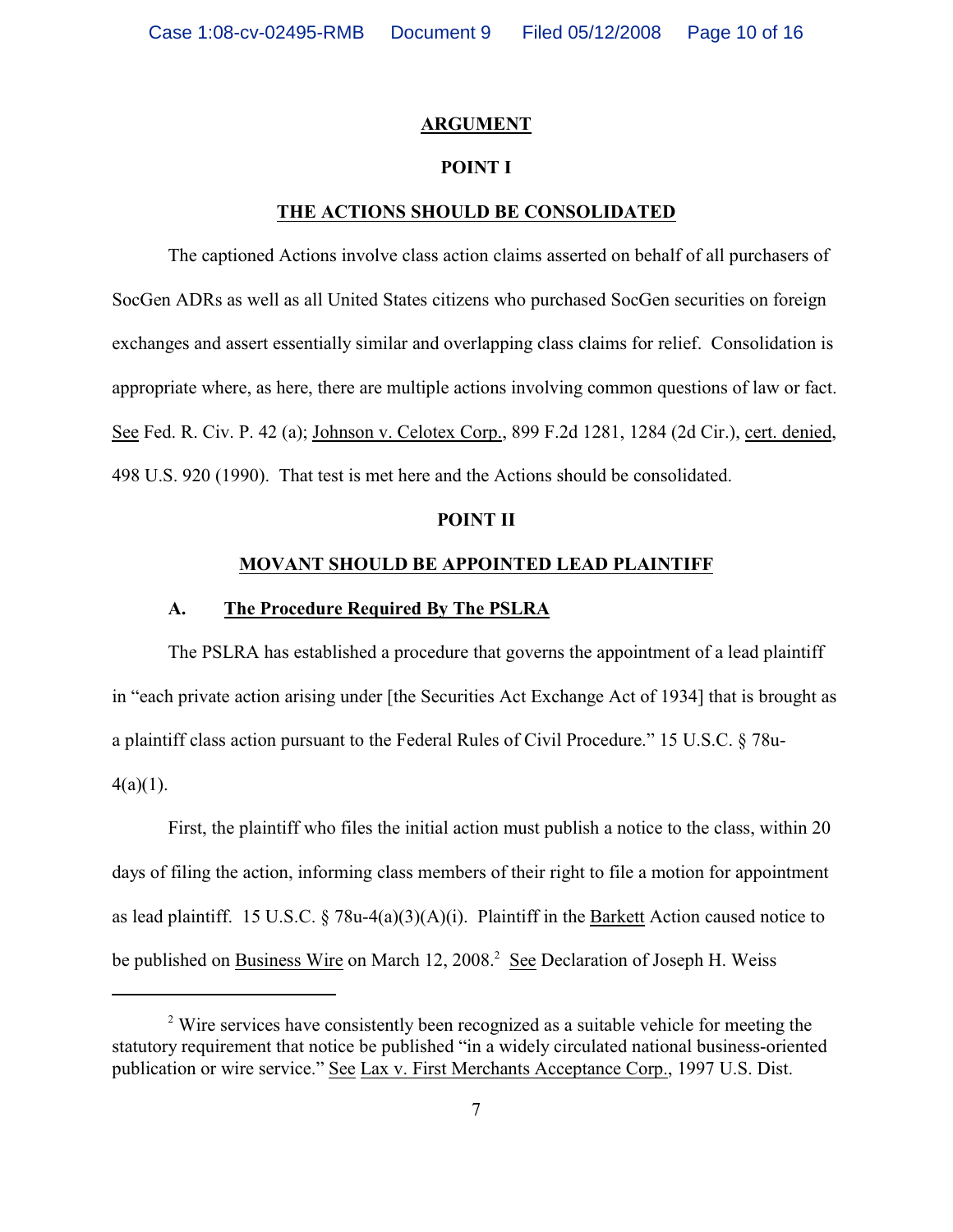("Weiss Decl."), Exhibit A. Within 60 days after publication of the notice, any person or group of persons who are members of the proposed class may apply to the Court to be appointed as lead plaintiff, whether or not they have previously filed a complaint in the action. 15 U.S.C. § 78u-4  $(a)(3)(A)$  and  $(B)$ .

Second, the PSLRA provides that within 90 days after publication of the notice the Court shall consider any motion made by a class member and shall appoint as lead plaintiff the member or members of the class that the Court determines to be most capable of adequately representing the interests of class members. 15 U.S.C.  $\S$  78u-4 (a)(3)(B). In determining the "most adequate" plaintiff," the PSLRA provides that:

> [T]he court shall adopt a presumption that the most adequate plaintiff in any private action arising under this title is the person or group of persons that - -

(aa) has either filed the complaint or made a motion in response to a notice . . .;

(bb) in the determination of the court, has the largest financial interest in the relief sought by the class; and

(cc) otherwise satisfies the requirements of Rule 23 of the Federal Rules of Civil Procedure.

15 U.S.C. § 78u-4 (a)(3)(B)(iii). See generally Greebel v. FTP Software, 939 F. Supp. 57, 64 (D. Mass. 1996).

LEXIS 11866 at \*2 (N.D. Ill. Aug. 6, 1997).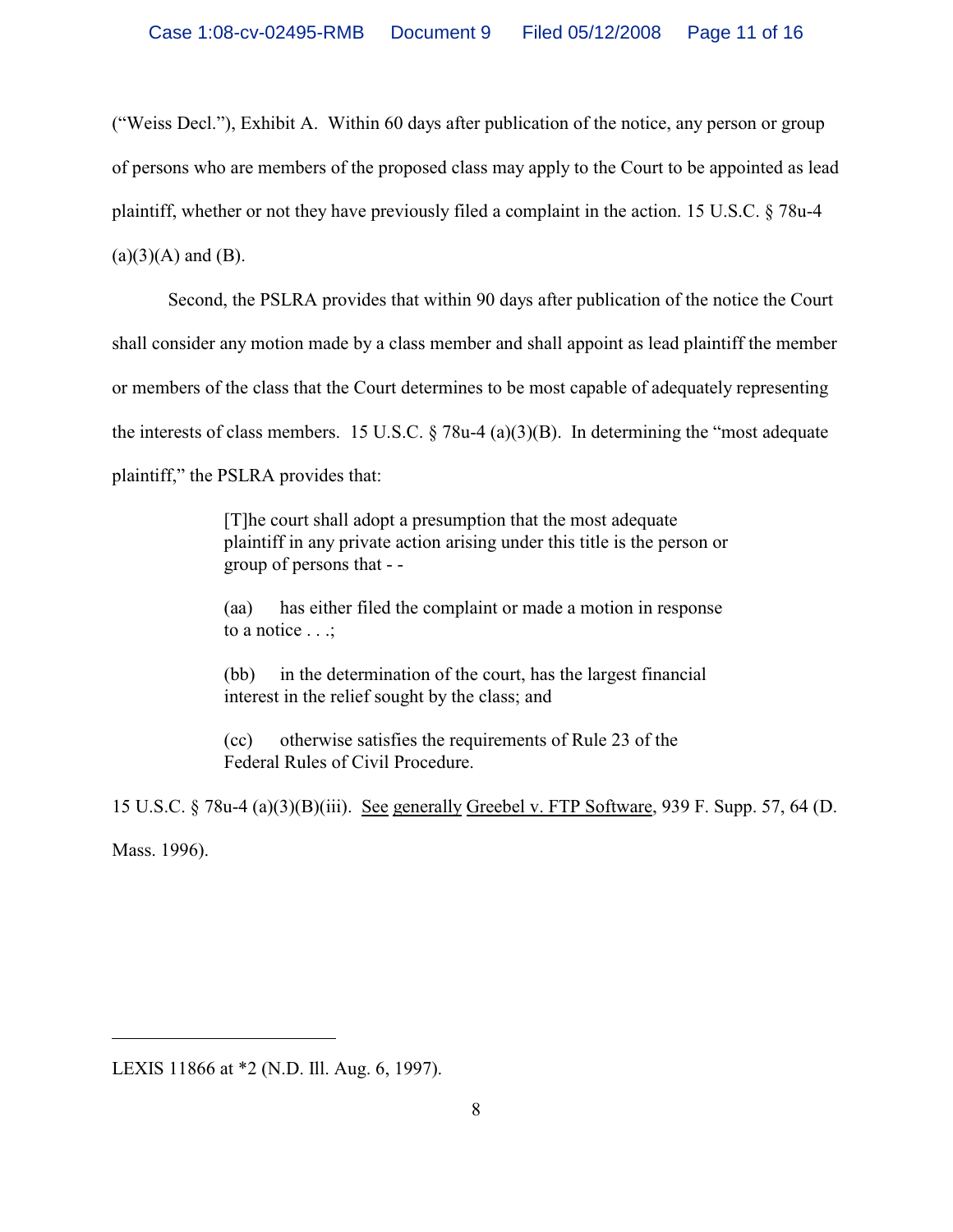# **B. Movant Satisfies The "Lead Plaintiff" Requirements of the PSLRA**

# **1. Movant Has Complied With The PSLRA And Should Be Appointed Lead Plaintiff**

The time period in which class members may move to be appointed lead plaintiffs under 15 U.S.C. § 78u-4 (a)(3)(A) and (B) expires on May 12, 2007. Pursuant to the provisions of the PSLRA and within the requisite time frame after publication of the required notice (published on March 12, 2008), Movant herein timely moves this Court to be appointed Lead Plaintiff on behalf of all members of the class.

Movant has filed a complaint and is willing to serve as a representative party on behalf of the Class as evidenced by his duly executed certification. See Weiss Decl., Exhibit B. In addition, Movant has selected and retained experienced and competent counsel to represent him and the Class. See Weiss Decl., Exhibit C.

Accordingly, Movant has satisfied the individual requirements of 15 U.S.C. § 78u-4 (a) (3)(B) and is entitled to have his application for appointment as Lead Plaintiff and his selection of Lead Counsel, as set forth herein, considered and approved by the Court.

# **2. Movant Has The Largest Financial Interest In The Relief Sought By The Class**

According to 15 U.S.C.  $\S 21(a)(3)(B)(iii)$ , the court shall appoint as lead plaintiff the class member or members who represent the largest financial interest in the relief sought by the class.

During the Class Period, as evidenced by, among other things, the accompanying signed certification, Movant Oberkotter purchased 6,000 of the Company's ADRs and suffered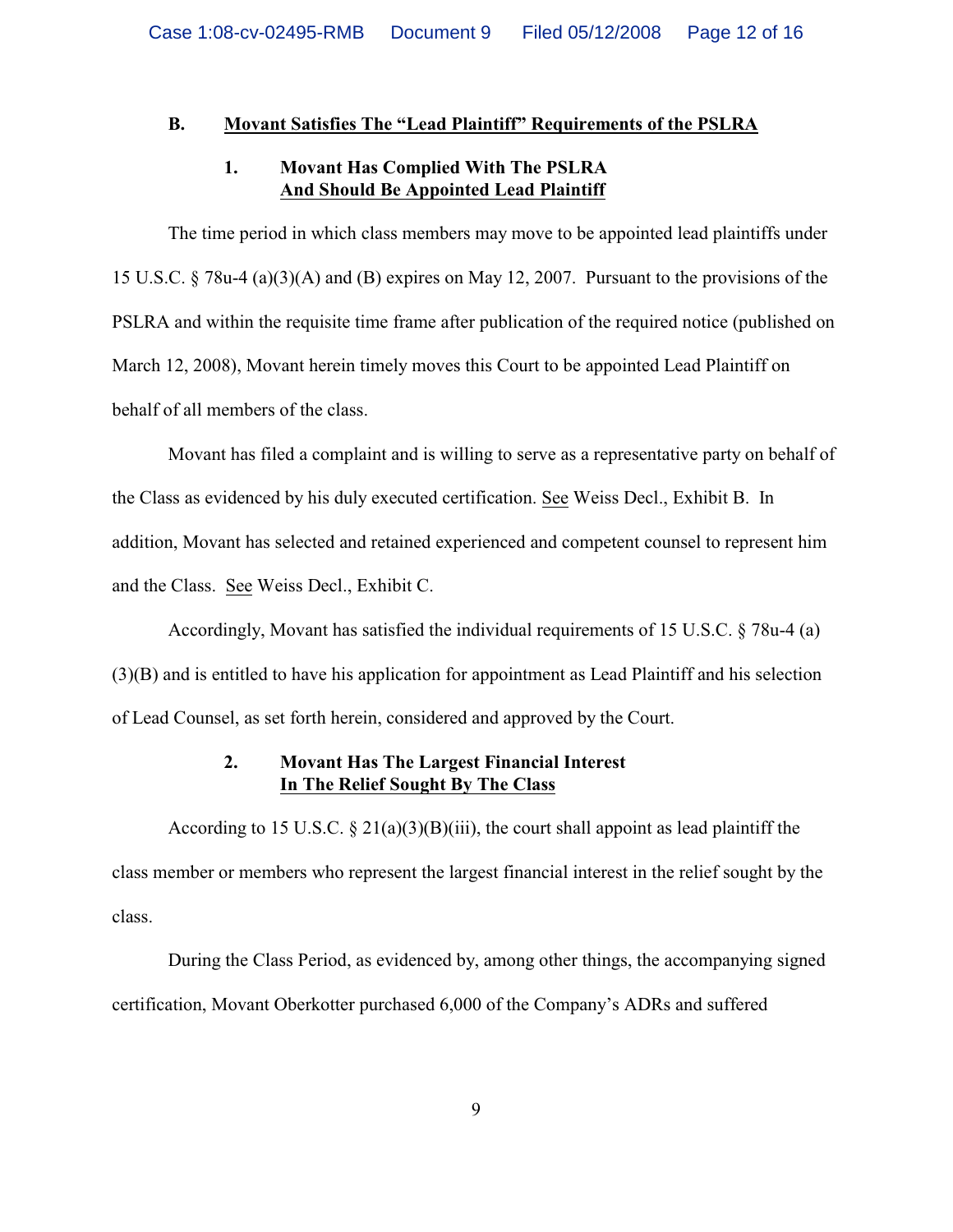estimated losses of \$41,480.60 as a result of defendants' misconduct. See Weiss Decl., Exhibit B.

Moreover, Movant is unaware of any other plaintiff or lead plaintiff applicant who has a larger loss. As such, Movant has the greatest financial interest in the relief sought by the class in this litigation. Movant satisfies all of the PSLRA's prerequisites for appointment as Lead Plaintiff and should be appointed Lead Plaintiff pursuant to 15 U.S.C. § 78u-4 (a)(3) (B).

## **3. Movant Otherwise Satisfies Rule 23**

According to 15 U.S.C. § 78u-4(a)(3)(B), in addition to possessing the largest financial interest in the outcome of the litigation, the lead plaintiff must also "otherwise satisf[y] the requirements of Rule 23 of the Federal Rules of Civil Procedure." Rule 23(a) provides that a party may serve as a class representative only if the following four requirements are satisfied:

> (1) the class is so numerous that joinder of all members is impracticable, (2) there are questions of law or fact common to the class, (3) the claims or defenses of the representative parties are typical of the claims or defenses of the class, and (4) the representative parties will fairly and adequately protect the interests of the class.

Of the four prerequisites to class certification, only two -- typicality and adequacy - directly address the personal characteristics of the class representatives. Consequently, in deciding a motion to serve as lead plaintiff, the Court should focus its inquiry on the typicality and adequacy prongs of Rule 23(a). Lax v. First Merchants, 1997 U.S. Dist. LEXIS 11866, at \*20; Fischler v. Amsouth Bancorporation, 1997 U.S. Dist. LEXIS 2875, at \*7-8 (M.D. Fla. Feb. 6, 1997).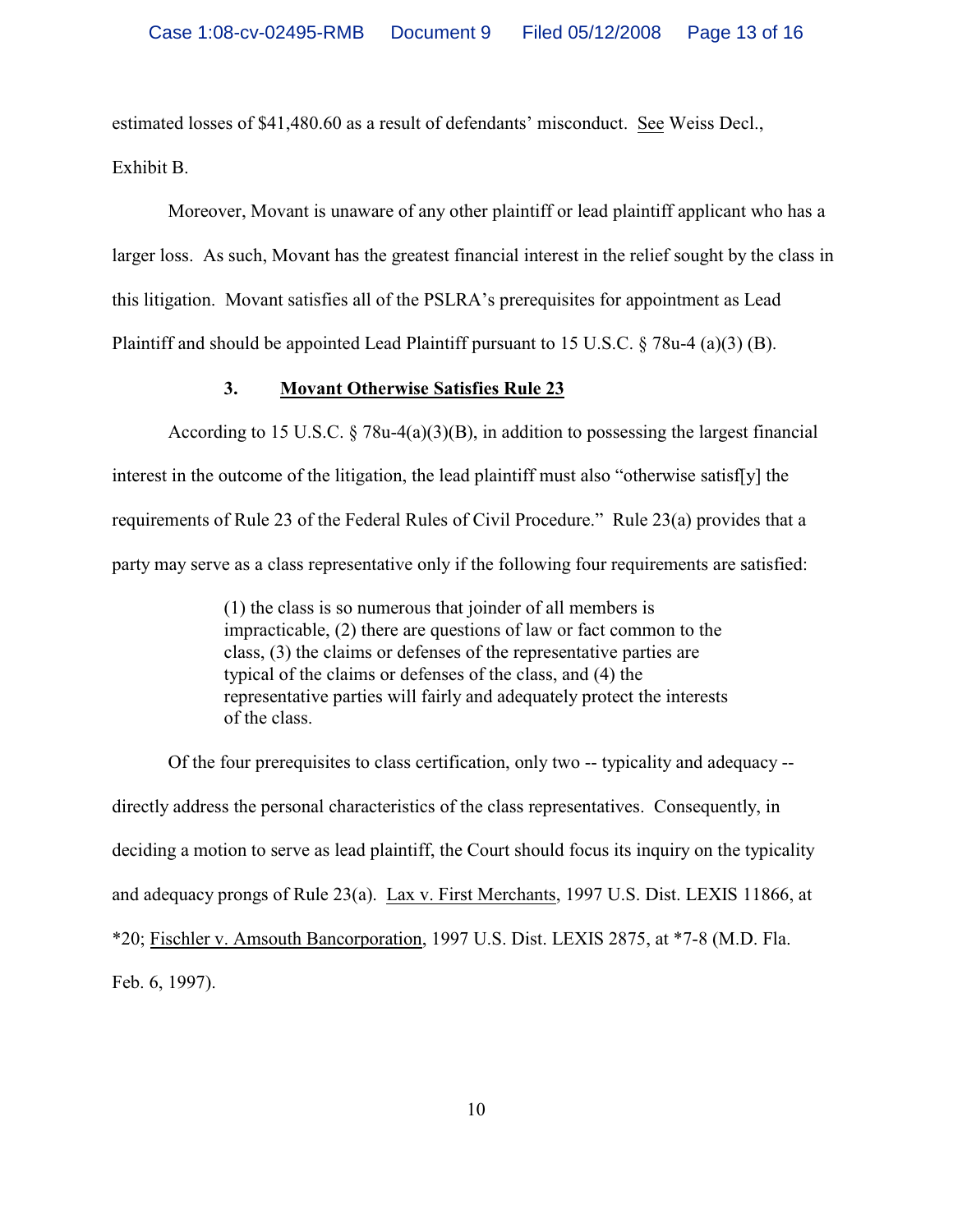Here, the Movant satisfies both the typicality and adequacy requirements of Rule 23, thereby justifying his appointment as Lead Plaintiff. Typicality exists if claims "arise[] from the same course of events, and each class member makes similar legal arguments to prove the defendant's liability." See In re Drexel Burnham Lambert Group, Inc., 960 F.2d 285, 291 (2d Cir. 1992), cert. dismissed sub nom., 506 U.S. 1088 (1993). However, the claims of the class representatives need not be identical to the claims of the class to satisfy typicality. Instead, the courts have recognized that:

> [T]he typicality requirement may be satisfied even if there are factual dissimilarities or variations between the claims of the named plaintiffs and those of other class members, including distinctions in the qualifications of the class members.

Bishop v. New York City Dept. of Housing Preservation and Development, 141 F.R.D. 229, 238 (2d Cir. 1992); See also Avagliano v. Sumitomo Shoji America, Inc., 103 F.R.D 562, 582 (S.D.N.Y. 1984).

As set forth above, Movant seeks to represent a class of purchasers of SocGen's ADRs and all citizens of the United States who purchased SocGen securities on foreign exchanges during the Class Period. Thus, typicality is satisfied since the claims asserted by Movant arise "from the same event or course of conduct that gives rise to claims of other class members and the claims are based on the same legal theory." Walsh v. Northrop Grumman Corp., 162 F.R.D. 440, 445 (E.D.N.Y. 1995).

Under Rule  $23(a)(4)$  the representative party must also "fairly and adequately protect the interests of the class." The standard for adequacy of representation under Rule 23(a)(4) is met by: (1) the absence of potential conflicts between the named plaintiff and the class members, and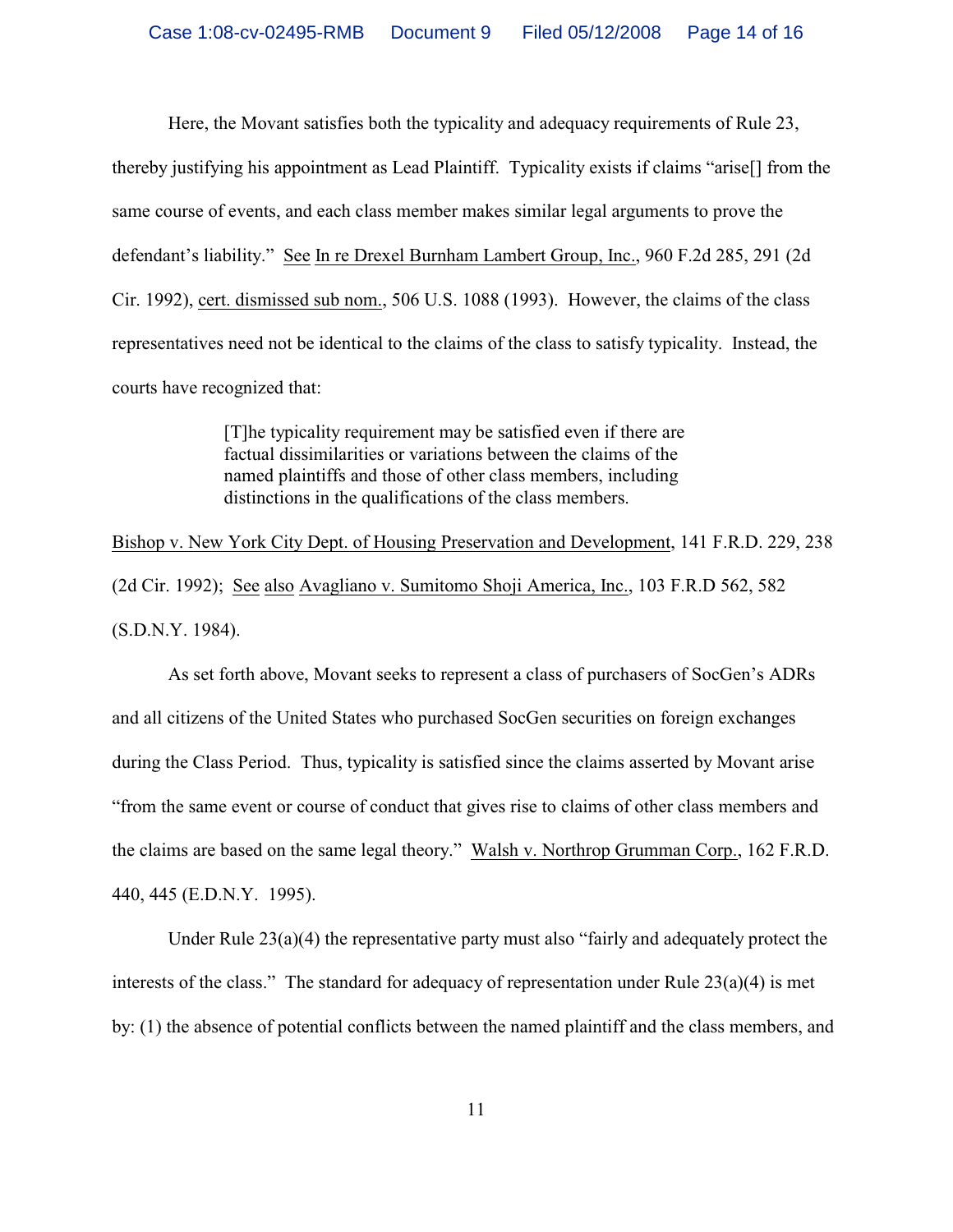(2) the class representative's choice of counsel who is qualified, experienced and able to vigorously conduct the proposed litigation. Garfinkel v. Memory Metals, Inc., 695 F. Supp. 1397, 1405 (D. Conn. 1988).

Here, Movant is the most adequate representative of the Class. The interests of Movant are clearly aligned with the members of the Class and there is no evidence of any antagonism between Movant's interests and those of the other members of the Class he seeks to represent. In addition, as shown below, the Movant's proposed Lead Counsel is highly qualified, experienced and able to conduct this complex litigation in a professional manner. Thus, Movant prima facie satisfies the commonality, typicality and adequacy requirements of Rule 23.

#### **POINT III**

## **MOVANT'S CHOICE OF COUNSEL SHOULD BE APPROVED**

Pursuant to 15 U.S.C.  $\S$  78u-4 (a)(3)(B)(v), the lead plaintiff shall, subject to Court approval, select and retain counsel to represent the class he seeks to represent. In that regard, Movant has selected Weiss & Lurie to serve as Lead Counsel. Weiss & Lurie has extensive experience in successfully prosecuting shareholder and securities class actions, and has frequently appeared in major actions in this and other courts. See Weiss Decl., Exhibit C.